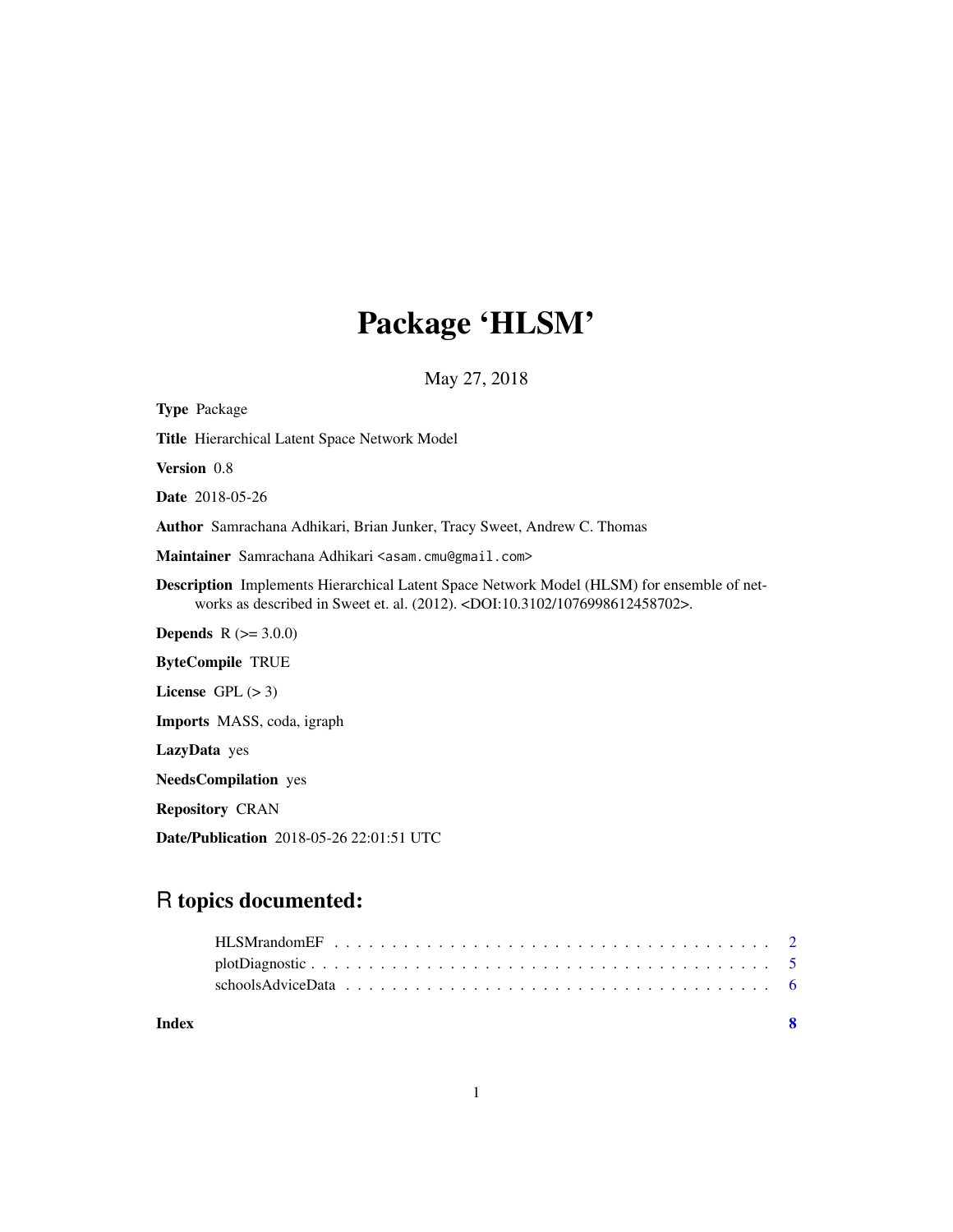<span id="page-1-0"></span>HLSMrandomEF *Function to run the MCMC sampler in random effects model (and HLSMfixedEF for fixed effects model)*

## Description

Function to run the MCMC sampler to draw from the posterior distribution of intercept, slopes, latent positions, and intervention effect (if applicable). HLSMrandomEF( ) fits random effects model; HLSMfixedEF( ) fits fixed effects model.

#### Usage

```
HLSMrandomEF(Y,edgeCov=NULL, receiverCov = NULL, senderCov = NULL,
       FullX = NULL,initialVals = NULL, priors = NULL, tune = NULL,
       tuneIn = TRUE,TT = NULL,dd, niter,intervention)
HLSMfixedEF(Y,edgeCov=NULL, receiverCov = NULL, senderCov = NULL,
       FullX = NULL, initialVals = NULL, priors = NULL, tune = NULL,
       tuneIn = TRUE, TT = NULL,dd, niter,intervention)
getBeta(object, burnin = 0, thin = 1)getIntercept(object, burnin = 0, thin = 1)getAlpha(object, burnin = 0, thin = 1)getLS(object, burnin = 0, thin = 1)getLikelihood(object, burnin = 0, thin = 1)
```
#### Arguments

| Y           | input outcome for different networks. Y can either be                                                                                                                            |
|-------------|----------------------------------------------------------------------------------------------------------------------------------------------------------------------------------|
|             | (i). list of socio-matrix for K different networks                                                                                                                               |
|             | (ii). list of data frame with columns Sender, Receiver and Outcome for K dif-<br>ferent networks                                                                                 |
|             | (iii). a data frame with columns named as follows: id to identify network,<br>Receiver for receiver nodes, Sender for sender nodes and finally, Outcome for<br>the edge outcome. |
| edgeCov     | data frame to specify edge level covariates with                                                                                                                                 |
|             | (i). a column for network id named id,                                                                                                                                           |
|             | (ii). a column for sender node named Sender,                                                                                                                                     |
|             | (iii). a column for receiver nodes named Receiver, and                                                                                                                           |
|             | (iv). columns for values of each edge level covariates.                                                                                                                          |
| receiverCov | a data frame to specify nodal covariates as edge receivers with                                                                                                                  |
|             | (i.) a column for network id named id,                                                                                                                                           |
|             | (ii.) a column Node for node names, and                                                                                                                                          |
|             | (iii). the rest for respective node level covariates.                                                                                                                            |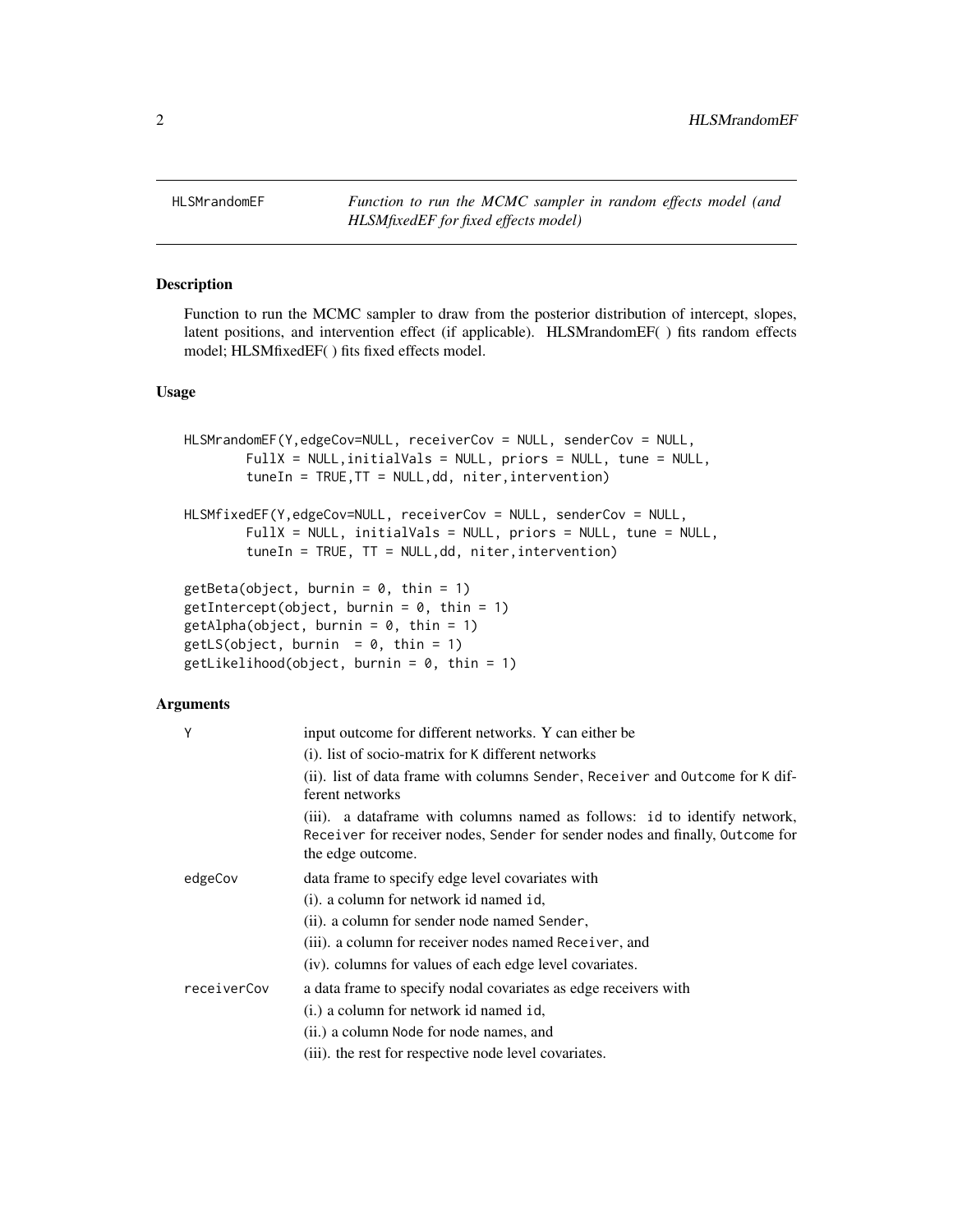| senderCov   | a data frame to specify nodal covariates as edge senders with                                                                                                                                       |
|-------------|-----------------------------------------------------------------------------------------------------------------------------------------------------------------------------------------------------|
|             | (i). a column for network id named id,                                                                                                                                                              |
|             | (ii). a column Node for node names, and                                                                                                                                                             |
|             | (iii). the rest for respective node level covariates.                                                                                                                                               |
| FullX       | list of numeric arrays of dimension n by n by p of covariates for K different<br>networks. When FullX is provided to the function, edgeCov, receiverCov and<br>senderCov must be specified as NULL. |
| initialVals | an optional list of values to initialize the chain. If NULL default initialization is<br>used, else initialVals = list(ZZ, beta, intercept, alpha).                                                 |
|             | For fixed effect model beta is a vector of length p and intercept is a vector of<br>length 1.                                                                                                       |
|             | For random effect model beta is an array of dimension K by p, and intercept<br>is a vector of length K, where p is the number of covariates and K is the number<br>of network.                      |
|             | ZZ is an array of dimension NN by dd, where NN is the sum of nodes in all K<br>networks.                                                                                                            |
|             | alpha is a numeric variable and is 0 for no-intervention model.                                                                                                                                     |
| priors      | an optional list to specify the hyper-parameters for the prior distribution of the<br>paramters. If priors = NULL, default value is used. Else,<br>priors=                                          |
|             | list(MuBeta,VarBeta,MuAlpha,VarAlpha,MuZ,VarZ,PriorA,PriorB)                                                                                                                                        |
|             | MuBeta is a numeric vector of length $PP + 1$ specifying the mean of prior distri-<br>bution for coefficients and intercept                                                                         |
|             | VarBeta is a numeric vector for the variance of the prior distribution of coeffi-<br>cients and intercept. Its length is same as that of MuBeta.                                                    |
|             | MuAlpha is a numeric variable specifying the mean of prior distribution of inter-<br>vention effect. Default is 0.                                                                                  |
|             | VarAlpha is a numeric variable for the variance of the prior distribution of in-<br>tervention effect. Default is 100.                                                                              |
|             | MuZ is a numeric vector of length same as the dimension of the latent space,<br>specifying the prior mean of the latent positions.                                                                  |
|             | VarZ is a numeric vector of length same as the dimension of the latent space,<br>specifying diagonal of the variance covariance matrix of the prior of latent posi-<br>tions.                       |
|             | PriorA, PriorB is a numeric variable to indicate the rate and scale parameters<br>for the inverse gamma prior distribution of the hyper parameter of variance of<br>slope and intercept             |
| tune        | an optional list of tuning parameters for tuning the chain. If tune = NULL, default<br>tuning is done. Else,                                                                                        |
|             | tune = list(tuneAlpha, tuneBeta, tuneInt, tuneZ).                                                                                                                                                   |
|             | tuneAlpha, tuneBeta and tuneInt have the same structure as beta, alpha and<br>intercept in initialVals.                                                                                             |
|             | ZZ is a vector of length NN.                                                                                                                                                                        |
| tuneIn      | a logical to indicate whether tuning is needed in the MCMC sampling. Default<br>is FALSE.                                                                                                           |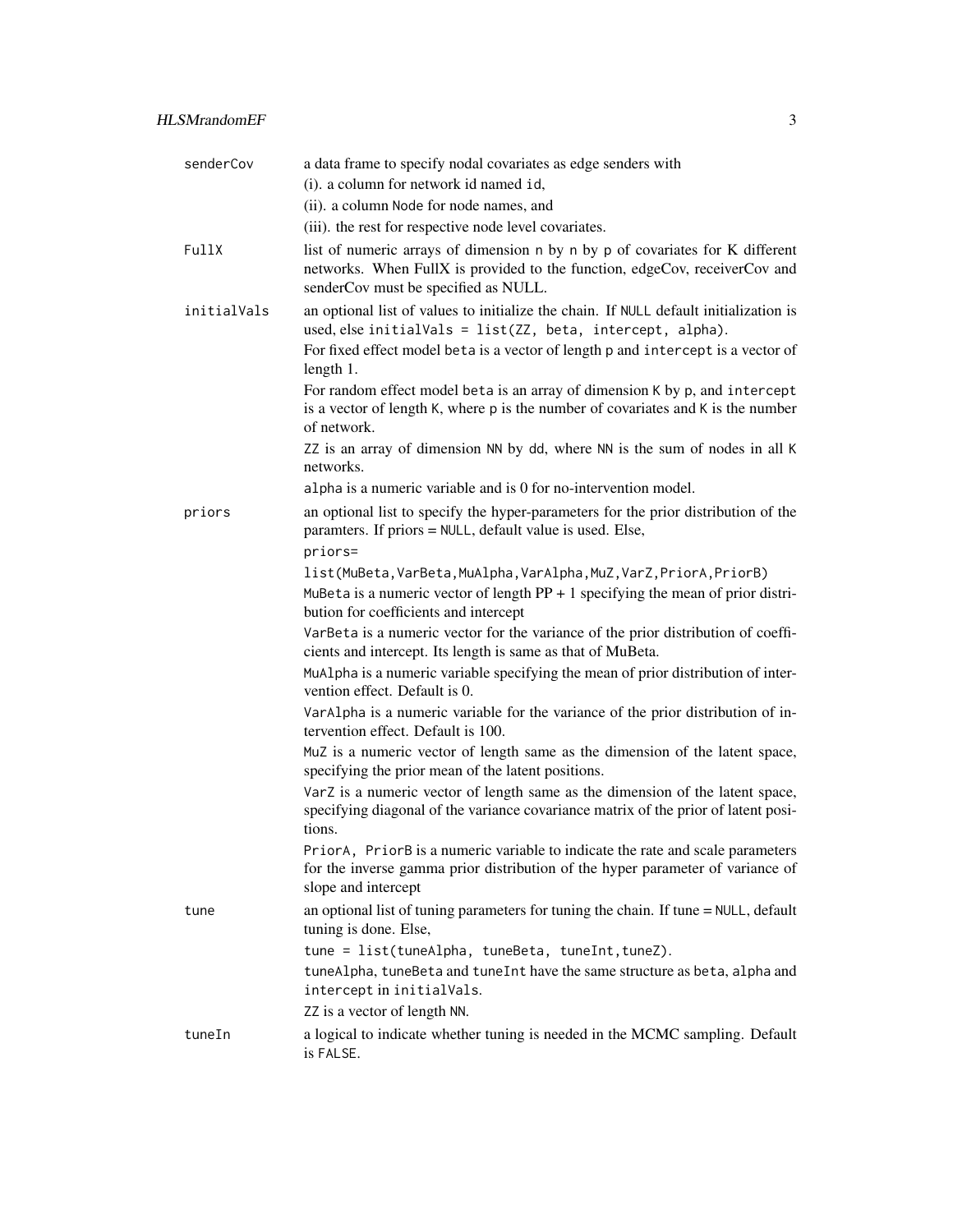| ТT           | a vector of binaries to indicate treatment and control networks. If there is no<br>intervention effect, $TT = NULL$ (default). |
|--------------|--------------------------------------------------------------------------------------------------------------------------------|
| dd           | dimension of latent space.                                                                                                     |
| niter        | number of iterations for the MCMC chain.                                                                                       |
| intervention | binary variable indicating whether the posterior distribution of the intervention<br>effect is to be estimated.                |
| object       | object of class 'HLSM' returned by HLSM() or HLSMf ixedEF()                                                                    |
| burnin       | numeric value to burn the chain while extracting results from the 'HLSM' object.<br>Default is burnin = $\theta$ .             |
| thin         | numeric value by which the chain is to be thinned while extracting results from<br>the 'HLSM' object. Default is thin $= 1$ .  |

### Value

Returns an object of class "HLSM". It is a list with following components:

| draws | list of posterior draws for each parameters. |
|-------|----------------------------------------------|
| асс   | list of acceptance rates of the parameters.  |
| call  | the matched call.                            |
| tune  | final tuning values                          |

#### Author(s)

Sam Adhikari

### References

Tracy M. Sweet, Andrew C. Thomas and Brian W. Junker (2012), "Hierarchical Network Models for Education Research: Hierarchical Latent Space Models", Journal of Educational and Behavorial Statistics.

#### Examples

library(HLSM)

```
#Set values for the inputs of the function
priors = NULL
tune = NULL
initialVals = NULL
niter = 10#Random effect HLSM on Pitt and Spillane data
random.fit = HLSMrandomEF(Y = ps.advice.mat,FullX = ps.edge.vars.mat,
initialVals = initialVals,priors = priors,
tune = tune, tuneIn = FALSE, dd = 2, niter = niter,intervention = 0)
```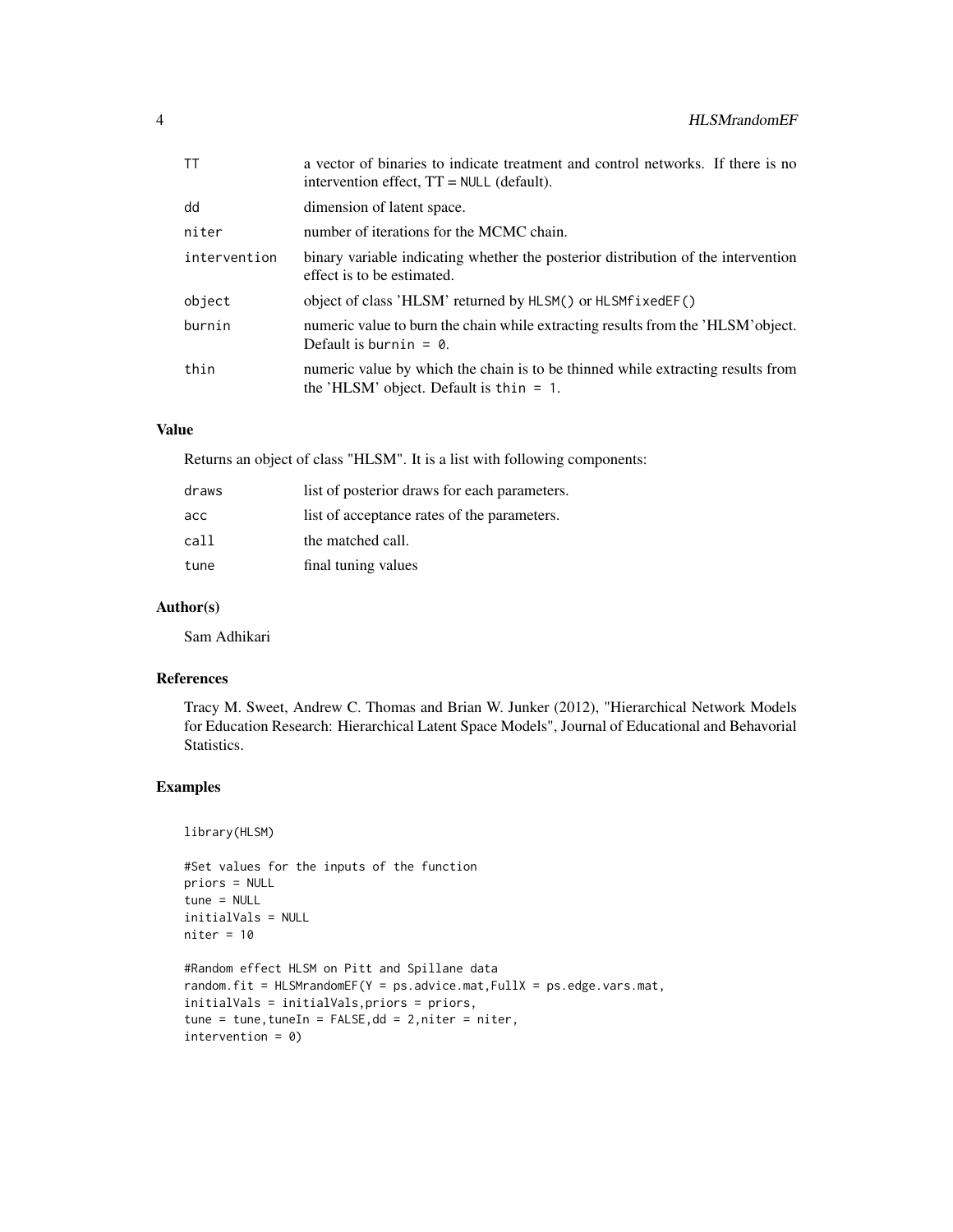```
summary(random.fit)
names(random.fit)
#extract results without burning and thinning
Beta = getBeta(random.fit)
Intercept = getIntercept(random.fit)
LS = getLS(random.fit)Likelihood = getLikelihood(random.fit)
##Same can be done for fixed effect model
#Fixed effect HLSM on Pitt and Spillane data
fixed.fit = HLSMfixedEF(Y = ps.addvice.mat, FullX = ps.edge.vars.mat,initialVals = initialVals,priors = priors,
tune = tune,tuneIn = FALSE,dd = 2,niter = niter,
intervention = 0)
summary(fixed.fit)
names(fixed.fit)
```
plotDiagnostic *built-in plot functions for HLSM object*

#### Description

plotLikelihood( ) plots the likelihood, and plotDiagnostic( ) plots diagnostic-plot of posterior draws of the parameters from MCMC sample. plotHLSM.random.fit( ) and plotHLSM.fixed.fit( ) are functions to plot mean-results from fitted models, and plotHLSM.LS( ) is for plotting the mean latent position estimates.

## Usage

```
plotLikelibood(object,burnin = 0, thin = 1)plotDiagnostic(chain)
plotHLSM.random.fit(fitted.model,parameter,burnin=0,thin=1)
plotHLSM.fixed.fit(fitted.model, parameter,burnin=0,thin=1)
plotHLSM.LS(fitted.model,pdfname=NULL,burnin=0,thin=1,...)
```
#### Arguments

| object       | object of class 'HLSM' obtained as an output from HLSM random EF() or HLSM fixed EF()                                        |
|--------------|------------------------------------------------------------------------------------------------------------------------------|
| fitted.model | model fit from either HLSMrandomEF() or HLSMfixedEF()                                                                        |
| parameter    | parameter to plot; specified as Beta for slope coefficients, Intercept for inter-<br>cept, and Alpha for intervention effect |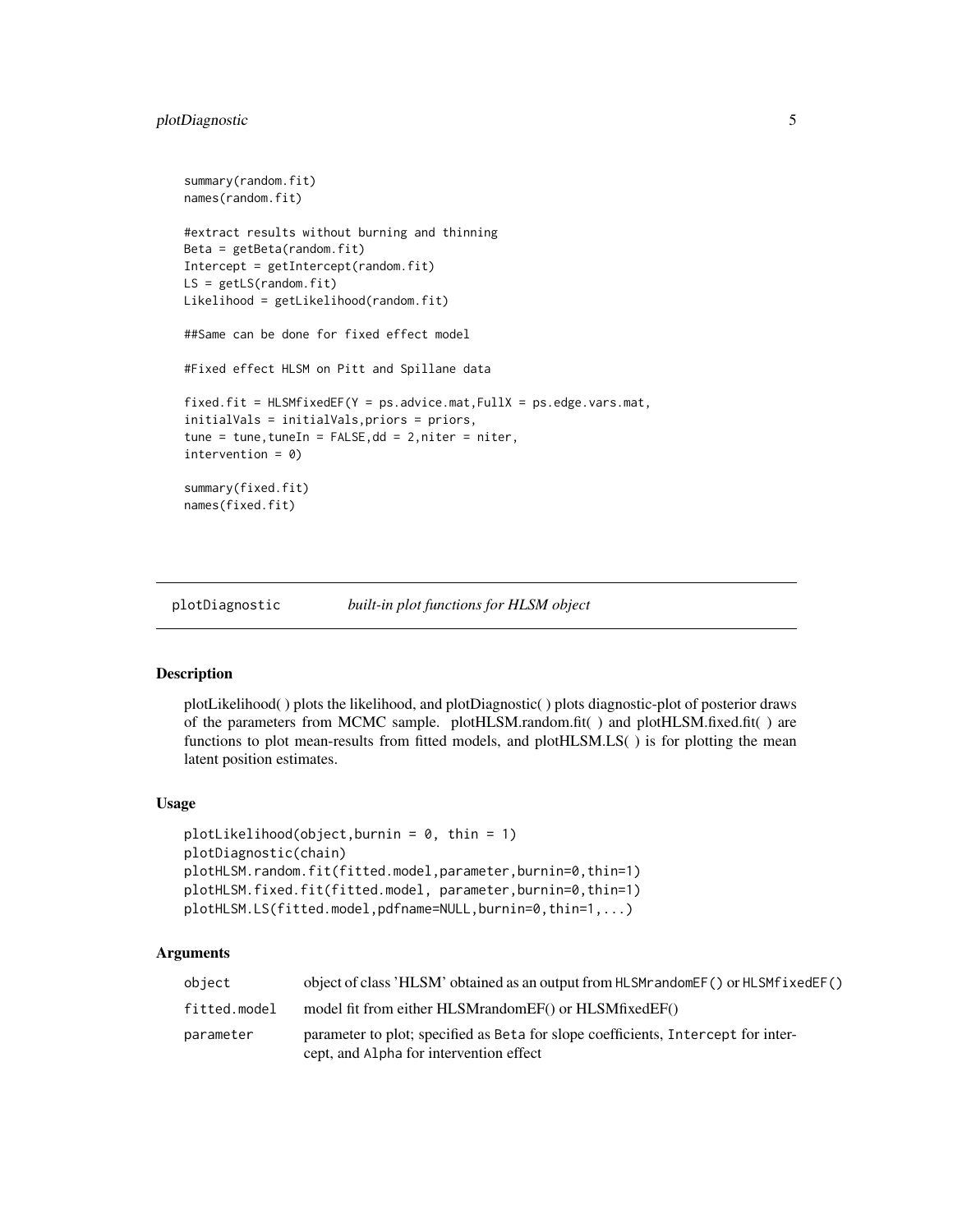<span id="page-5-0"></span>

| pdfname   | character to specify the name of the pdf to save the plot if desired. Default is<br><b>NULL</b> |
|-----------|-------------------------------------------------------------------------------------------------|
| burnin    | numeric value to burn the chain for plotting the results from the 'HLSM' object                 |
| thin      | a numeric thinning value                                                                        |
| chain     | a numeric vector of posterior draws of parameter of interest.                                   |
| $\ddotsc$ | other options                                                                                   |

#### Value

returns plot objects.

#### Author(s)

Sam Adhikari

#### Examples

```
#using advice seeking network of teachers in 15 schools
#to fit the data
#Random effect model#
priors = NULL
tune = NULL
initialVals = NULL
niter = 10
random.fit = HLSMrandomEF(Y = ps.advice.mat,FullX = ps.edge.vars.mat,
initialVals = initialVals,priors = priors,
tune = tune, tuneIn = FALSE, dd = 2, niter = niter,intervention = 0)
plotLikelihood(random.fit)
intercept = getIntercept(random.fit)
dim(intercept) ##is an array of dimension niter by 15
plotDiagnostic(intercept[,1])
plotHLSM.LS(random.fit)
plotHLSM.random.fit(random.fit,parameter = 'Beta')
plotHLSM.random.fit(random.fit,parameter = 'Intercept')
##look at the diagnostic plot of intercept for the first school
```
schoolsAdviceData *HLSM: Included Data Sets*

#### Description

Data set included with the HLSM package: network variables from Pitts and Spillane (2009).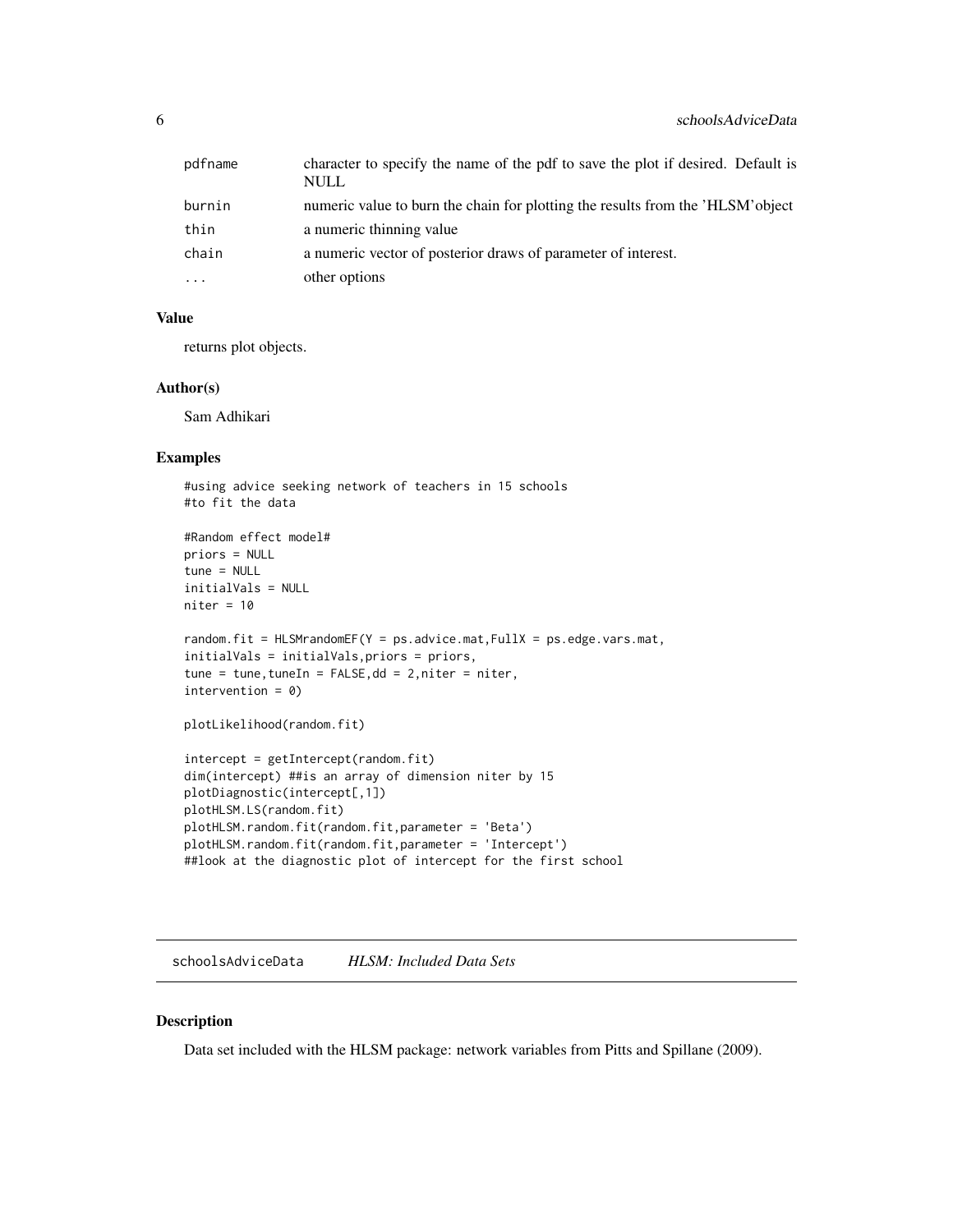### schoolsAdviceData 7

#### Usage

ps.advice.mat ps.all.vars.mat ps.edge.vars.mat ps.school.vars.mat ps.teacher.vars.mat

#### Format

ps.advice.mat: a list of 15 sociomatrices of advice seeking network, one for each school.

ps.all.vars.mat: a list of 15 arrays of all the covariates, one for each school. edge.vars.mat: a list of edge level covariates for 15 different school.

ps.school.vars.mat: a list of school level covariates for all 15 schools.

ps.teacher.vars.mat: a list of node level covariates for all 15 schools.

ps.all.vars.mat: a single list of length 15 containing the covariates mentioned above.

#### Author(s)

Sam Adhikari

#### References

Pitts, V., & Spillane, J. (2009). "Using social network methods to study school leadership".International Journal of Research & Method in Education, 32, 185-207

Sweet, T.M., Thomas, A.C., and Junker, B.W. (2012). "Hierarchical Network Models for Education Research: Hierarchical Latent Space Models". Journal of Educational and Behavorial Statistics.